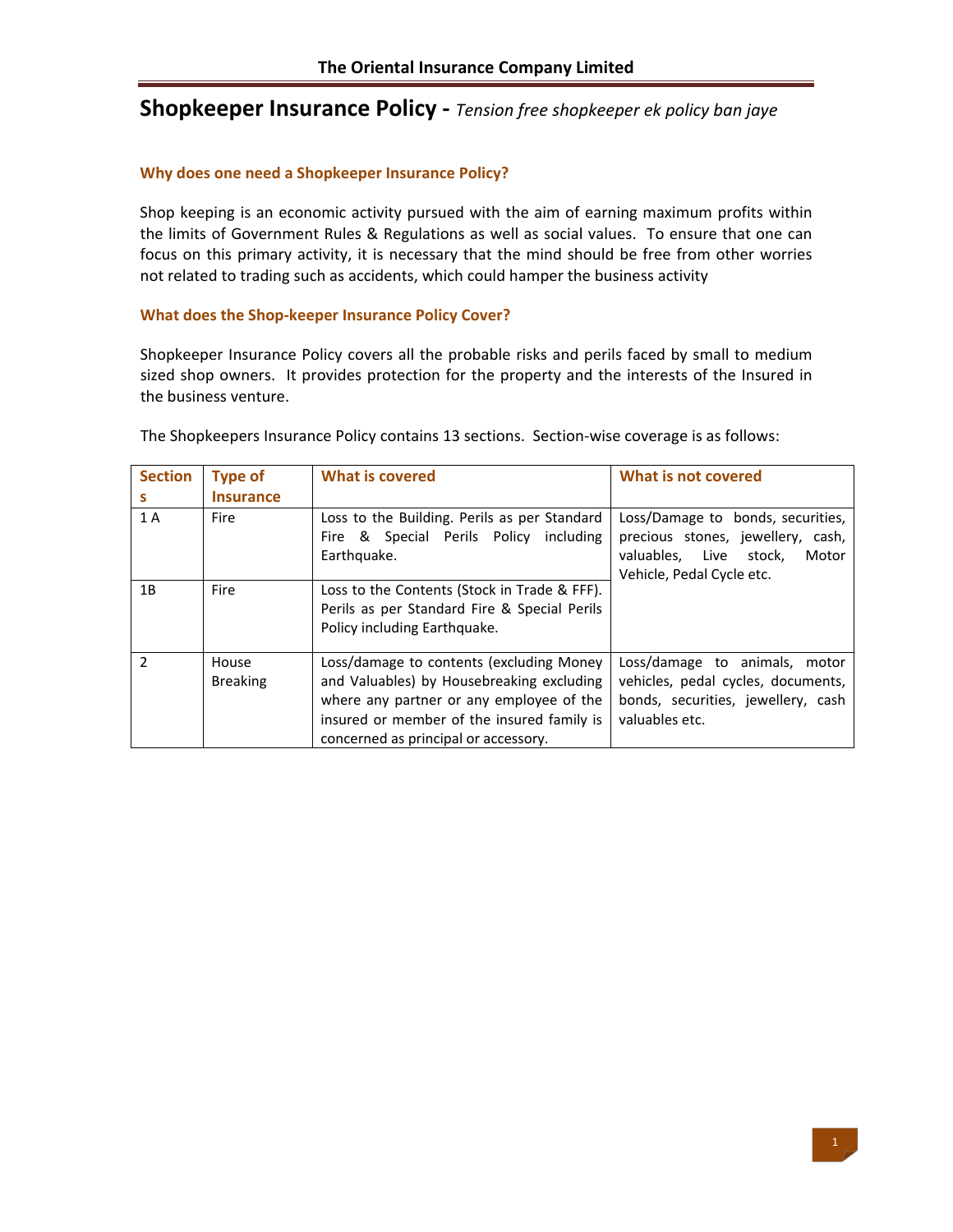| <b>Section</b> | <b>Type of</b>       | <b>What is covered</b><br><b>What is not covered</b>                                                                                                                                                                                                                                                      |                                                                                                                                                                                                                                                            |  |
|----------------|----------------------|-----------------------------------------------------------------------------------------------------------------------------------------------------------------------------------------------------------------------------------------------------------------------------------------------------------|------------------------------------------------------------------------------------------------------------------------------------------------------------------------------------------------------------------------------------------------------------|--|
| s              | <b>Insurance</b>     |                                                                                                                                                                                                                                                                                                           |                                                                                                                                                                                                                                                            |  |
| 3              | Money                | (A) Loss of money due to any accident or<br>misfortune between any two places within a<br>radius of 25 Kilometres from the insured<br>shop whilst in the hands of the insured &/or<br>his authorized employees.                                                                                           | (A) Loss of money where<br>an<br>of the insured<br>employee<br>or<br>member of the Insured's family, is<br>concerned<br>principal<br>as<br>or<br>accessory.                                                                                                |  |
|                |                      | (B) Cash in safe / Steel cupboard / Cash Box<br>under lock & key due to housebreaking.<br>(C) Cash in till / Counter during business                                                                                                                                                                      | (B) Loss of money from safe<br>following the use of the key to the<br>said safe or any duplicate thereof<br>belonging to the insured unless                                                                                                                |  |
|                |                      | hours following assault &/or violence &/or<br>threat                                                                                                                                                                                                                                                      | such key has been obtained by<br>assault or violence or any threat.                                                                                                                                                                                        |  |
| 4              | Pedal Cycle          | Loss/damage to pedal cycle as per Standard<br>Fire & Special Perils Policy including<br>housebreaking or theft.<br>Legal liability Rs.10, 000/- (Third party<br>accidental death or bodily<br>injury &<br>accidental damage to property)                                                                  | Loss/damage while racing, pace-<br>making whilst used for hire or<br>reward, overloading, strain,<br>or<br>mechanical breakdown, theft of<br>accessories unless pedal cycle is<br>stolen at the same time.                                                 |  |
| 5              | A. Plate Glass       | Accidental breakage to fixed plate glass<br>(Plain & ordinary glaze quality) in the<br>insured building.<br>Note: Damage to framework & other than<br>plain glass such as embossed, silvered<br>ornamental etc. can also be covered<br>provided specifically declared.                                    | of<br><b>Breakage</b><br>frameworks,<br>disfiguration/ scratching of glass,<br>unless specifically stated.                                                                                                                                                 |  |
| 6              | B. Neon Sign         | Loss or damage to Neon sign (glow sign by<br>accidental external means. Fire, lightning<br>external explosion.                                                                                                                                                                                            | Loss or damage by fusing or<br>burning of any bulbs and/or tubes<br>arising from short circuiting or<br>arcing or any other mechanical or<br>electrical breakdown.                                                                                         |  |
| 7              | Baggage              | Loss/Damage to personal baggage of the<br>Insured and accompanied baggage related<br>to the trade.                                                                                                                                                                                                        | (i) Cash, jewellery, travel tickets,<br>consumable goods, loose articles<br>sticks,<br>umbrellas,<br>such<br>as<br>sunshades etc.<br>(ii) Loss whilst traveling within the<br>municipal limits of the village, town<br>or city where permanently residing. |  |
| 8              | Personal<br>Accident | Death or bodily injury by accidental violent,<br>external & visible means to self &<br>employees up to 10 times the annual salary.<br>(Age group 16 to 65 years should only be<br>insured.<br>Medical benefit extension at additional<br>premium.<br>Weekly<br>while<br>compensation<br>for<br><b>TTD</b> | Exceptions as per PA Policy such as<br>Suicide or attempted suicide, self -<br>injury, death or injury resulting<br>from the Insured committing any<br>breach of law with criminal intent.                                                                 |  |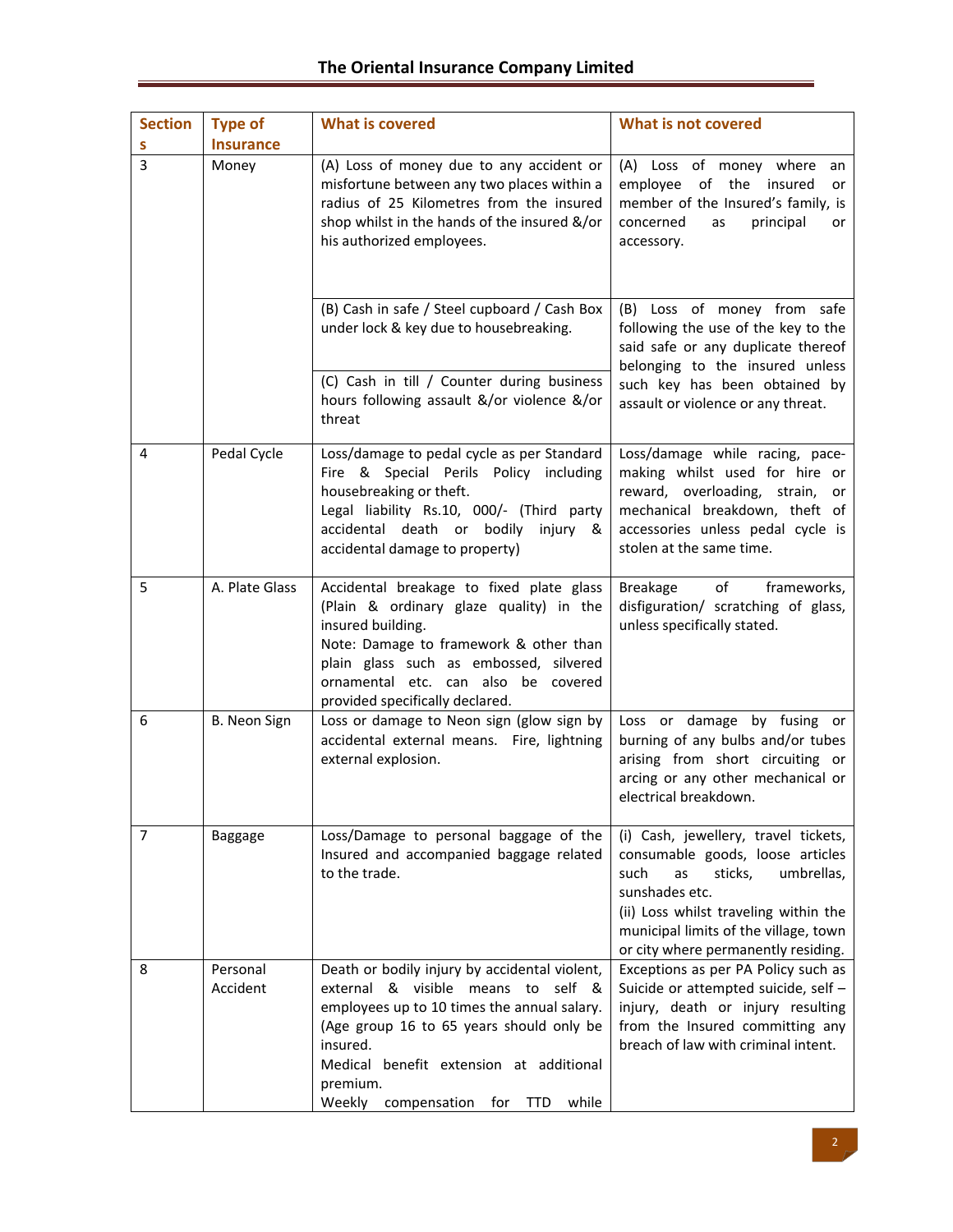| <b>Section</b><br>s | <b>Type of</b><br><b>Insurance</b>       | <b>What is covered</b>                                                                                                       | <b>What is not covered</b>                                                                                                                                                                                                                          |
|---------------------|------------------------------------------|------------------------------------------------------------------------------------------------------------------------------|-----------------------------------------------------------------------------------------------------------------------------------------------------------------------------------------------------------------------------------------------------|
|                     |                                          | hospitalization.                                                                                                             |                                                                                                                                                                                                                                                     |
| 9                   | Fidelity<br>Guarantee                    | Direct pecuniary loss caused by Act of Fraud<br>dishonesty (Forgery, embezzlement,<br>or<br>larceny) by insured's employees. | 1.Not more than one claim in<br>respect of any one employee.<br>Salesman<br>and<br>commission<br>2.<br>Agents not to be covered.                                                                                                                    |
| 10                  | Electronic<br>Equipment<br>Insurance     | Electronic Equipment including Personal<br>computers, CCTV and related equipments.                                           | Loss due to wear & tear faults facts<br>existing at commencement of the<br>policy, for which the manufacturer<br>is responsible.                                                                                                                    |
| 11                  | Break Down -<br>Electrical<br>Appliances | Break down of appliances installed in the<br>shop such as AC, Refrigerator etc.                                              | Loss due to faults existing before<br>insurance or for which the supplier<br>or manufacturer is responsible                                                                                                                                         |
| 12                  | A.Public<br>Liability                    | Legal liability of the Insured to the public for<br>bodily injury or accidental death - Rs.2,<br>$50,000/-$                  | Liability to family members &<br>employees                                                                                                                                                                                                          |
|                     | <b>B.</b> Employers'<br>Liability (WC)   | Insured's legal liability to his employees as<br>per WC Act.                                                                 | Liability<br>Public<br>Family<br>&<br>to<br>members                                                                                                                                                                                                 |
| 13                  | <b>Business</b><br>Interruption          | Loss in respect of following items:<br>-Loss of Gross Income<br>Expenses towards<br>-Accountant's Charge                     | of<br>loss<br>due<br>Aggravation<br>to<br>restrictions<br>imposed<br>by public<br>of<br>lack<br>sufficient<br>authorities,<br>capital.<br>Losses consequential to<br>material<br>damage to securities<br>records, manuscripts plan, drawing<br>etc. |

*\* Rate to be loaded by 50% in the absence of AMC / in house maintenance facilities.*

*^ Premium for this section will be loaded by 0.025%o applied to the policy period turnover*

**Note:** Risk of Terrorism can be covered at extra premium @0.20%o with an excess of 0.50% of sum insured.

## **Excess:**

| 1. | Building/Contents (Sec. 1)                       | For Act of God Perils - 5% of claim amount subject |
|----|--------------------------------------------------|----------------------------------------------------|
|    |                                                  | to minimum of Rs 10,000/-.                         |
|    |                                                  | For other than Act of God Perils - Rs 10,000/-     |
|    | Baggage Insurance, Electronic Equipment          | Rs 1,000/-                                         |
|    | Insurance & Break Down of Electrical Equipments, |                                                    |
|    | (Sec. 7, 10 & 11)                                |                                                    |
|    | Pedal Cycle (Sec.4)                              | Rs.250/-                                           |
|    | Business Interruption (Sec. 13)                  | 3 days (Time Excess)                               |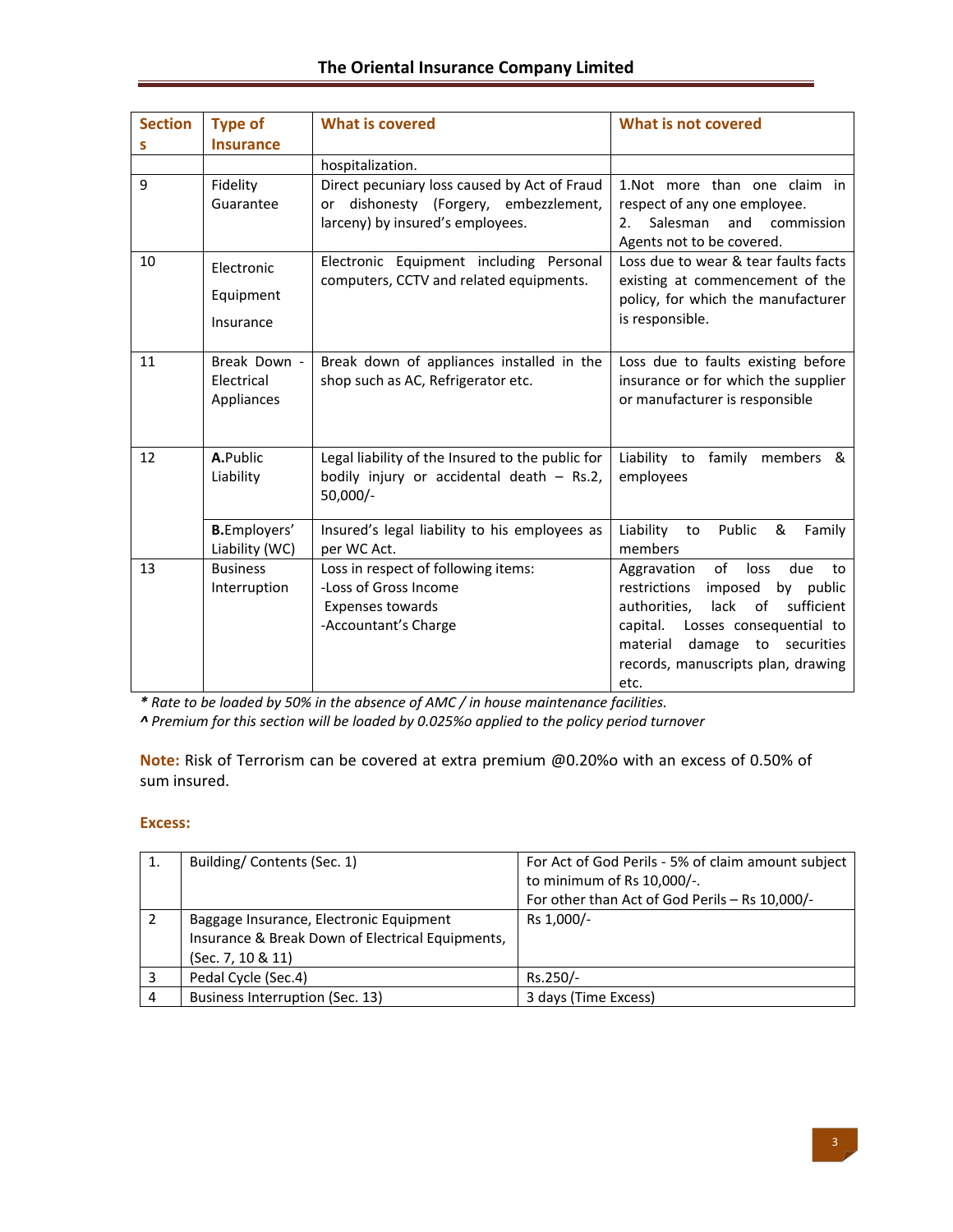## **Salient features of the Policy**

- i. The Shopkeeper Insurance Policy can be taken for any shop of Pucca construction where the cumulative value for building and contents is up to Rs.2 crores.
- ii. 15% of the sum insured is waived for under insurance for section I.
- iii. Minimum four sections are to be taken out of which section 1B & 2 are compulsory. The Business Interruption (Section 13) can also be opted as one of the optional section.
- iv. Shops selling confectionery and sweet meats items can be covered provided no process of manufacturing is done in the shop premises.
- v. Restaurants / cafes cannot be covered.
- vi. Dry Cleaner shops can be covered provided no process is carried out in the shop premises.
- vii. Jewellery shops cannot be covered.
- viii. Tailor shops; watch repairers can be covered provided no process is carried out. Incidental repairs are however allowed.
- ix. No Shopkeeper Insurance Policy can be issued for showrooms and display centres where no sales are carried out.
- x. Electrical & electronic goods like CCTV, Personal Computer and related equipments installed in Insured's shop can also be covered against the risk of fire, housebreaking, electrical or mechanical breakdown.
- xi. For taking coverage under more than four sections 15% discount is allowed. For more than six sections 20% discount is allowed.
- xii. Long term policy for upto 4 years at discounted rate is also available.
- xiii. The policy carries varying excess applicable to different sections.
- xiv. Terrorism risk can also be covered at additional premium.
- xv. For taking Business Interruption cover proposer should have a Sales Tax No. and if he is tax payee, Permanent Account No. (PAN) is also required.
- xvi. Reinstatement of sum insured subsequent to loss is available for all Sections except PA, Fidelity Guarantee, Public Liability and WC

## **How does once select the Sum Insured?**

In case of any incident giving rise to a claim under the policy, the following steps should be taken:

For building, the sum insured must cover the full cost of rebuilding the property including architect fee etc and the cost of clearing away the debris and cost of meeting any new building regulations or by‐laws.

For contents, the sum insured should be the replacement value.

For the remaining sections such as Money Insurance (Section 3), Fidelity Guarantee (Section 9), Personal Accident (Section 8), Public Liability & Workmen Compensation (Section 12) and Business Interruption (Section 13), the sum insured is as opted by the proposer